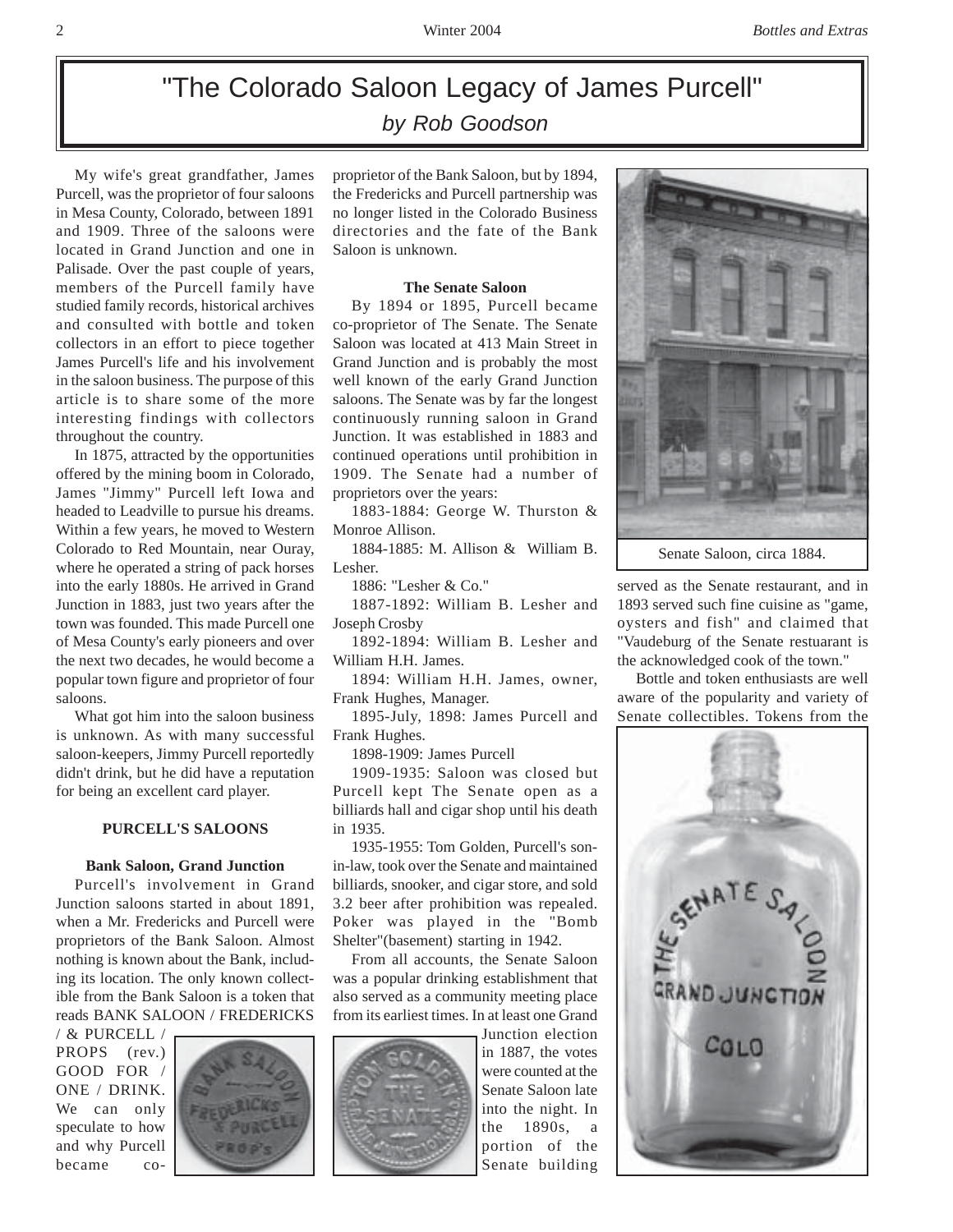

Senate span a period of more than 50 years.

As for bottles and jugs, there are numerous embossed flasks, at least two different cylinders, and a half-gallon and gallon jug.

All of the Senate bottles can be attributed to Purcell's involvement there. The earliest and rarest known Senate flask is embossed with the name PURCELL & HUGHES. Only a few of these early flasks are known to exist. Frank Hughes and Jimmy Purcell were partners from about 1895 to Hughes'



untimely death in July, 1898 of a burst appendix. Having had my own appendicitis over the 2003 New Year, I can certainly sympathize with the plight of poor Mr. Hughes (luckily, modern medicine fixed me right up). After Hughes' death, Jimmy Purcell was the sole proprietor of The Senate.

Between about 1900 and 1907, numerous varieties of Senate bottles were manufactured. Purcell put out a pint and half-pint "defender" flask embossed THE SENATE SALOON / GRAND JUNCTION / COLO. The SENATE SALOON flask came in both wiped and ground tops and are the most common Senate flasks.

Purcell also put out a slightly different flask embossed SENATE SALOON / GRAND JUNCTION / COLO ("THE" was omitted). These later flasks also came in half-pint and pint, wiped and ground tops and were produced by the Western Glass Manufacturing Company in Denver. (They have the tell-tale "buckle" on the base.)



These later SENATE SALOON flasks are not particularly rare (compared to most Colorado flasks), but they are highly sought after due to three factors: "Saloon" bottle collectors want them, western whiskey collectors want them, and Colorado collectors want them. Senate Saloon cylinders (quart-sized) are quite rare compared to the flasks and are also highly sought after by collectors. The Senate also produced half-gallon and gallon crock jugs.

In addition to selling whiskey and cigars, Purcell was the General Agent in Grand Junction for Coors Golden Beer and was acquainted with Adolph Coors. In fact, Adolph Coors personally loaned Purcell the money he needed to purchase the 413 Main Street property in 1903. Whether they were friends or simply business acquaintenances is unknown.

After several failed attempts by the Anti-Saloon League to ban alcohol in Grand Junction, the April 7, 1909 vote resulted in passage of prohibition by a 60% to 40% margin (1,480 people voted yes and 1,009 voted no). Amazingly, the saloon-keepers were allowed only ten days to clear out their inventory. With all the saloons in town set to close on April 17, 1909, the Daily Sentinel reported that April 17th was "about the busiest day the liquor houses of Grand Junction ever experienced."

Purcell was forced to close both the Senate Saloon and the Annex Bar on that day, and reportedly held his leftover stock in the basement of his house. But unlike many other saloon proprietors, Purcell was lucky to have been able to continue operations of the Senate as a cigar and billiards hall after Prohibition. He continued to be an agent for Coors, and sold Coors malted milk products throughout the teens and 20's until Prohibition was repealed.

Upon Jimmy Purcell's death in 1935, his son-in-law, Tom Golden, took over operations. In 1940, Golden bought a number of new pool tables as captured by